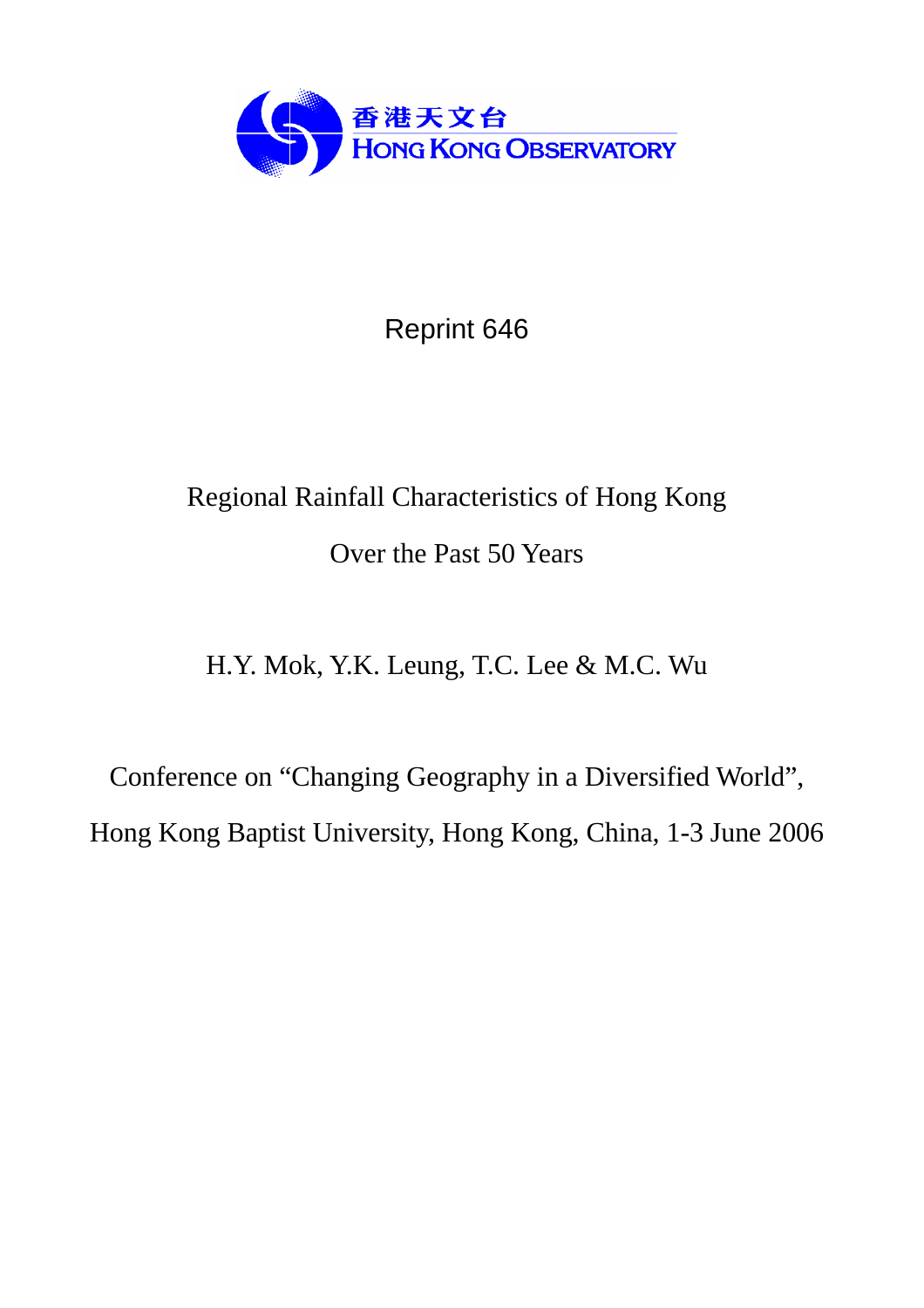# **Regional Rainfall Characteristics of Hong Kong Over the Past 50 Years**

H.Y. Mok Y.K. Leung T.C. Lee M.C. Wu

## **Abstract**

 The rainfall data collected from the Hong Kong Observatory's rainfall monitoring network over the latest 50 years (1956 - 2005) were used to study the regional rainfall characteristics of Hong Kong. The study reveals that, although not statistically significant, the rainfall over different regions of Hong Kong was generally on a rising trend ranging from 34 mm to 103 mm per decade. The rate was higher over urban areas than the New Territories, offshore islands and high grounds.

 Spectral analysis using the Multitaper Method reveals that the rainfall in different regions of Hong Kong had a periodic cycle of about 4 years, coinciding with that of El-Niño Southern Oscillation (ENSO). Rainfall was generally higher in El Niño onset years and the years immediately following El Niño onsets.

 Urbanization is one of the possible causes for the rainfall's increasing trend and the regional variation in Hong Kong. The urban heat island effect enhances convective activity and the increase in concentration of suspended particulates from urban activities also favours the formation and development of rain-bearing clouds.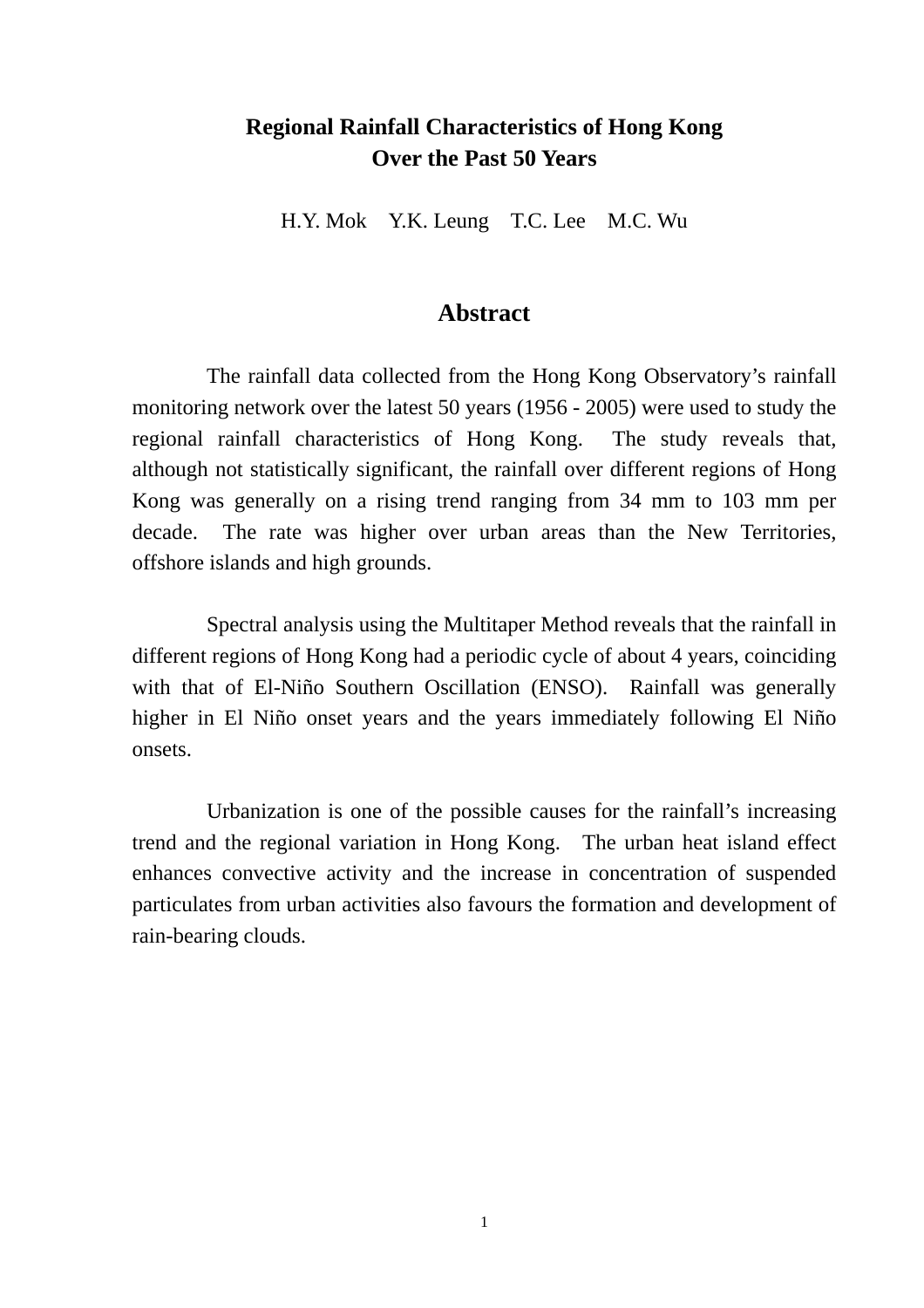# **Regional Rainfall Characteristics of Hong Kong Over the Past 50 Years**

H.Y. Mok Y.K. Leung T.C. Lee M.C. Wu

### **1. Introduction**

 Hong Kong has a complex terrain and is surrounded by sea on three sides. Over the last few decades, there were large differences between the development of urban and rural areas in Hong Kong. This report presents the regional rainfall characteristics in Hong Kong over the past 50 years and discussed the influence of urbanization on the regional rainfall trends.

### **2. Data**

 The rainfall monitoring network of Hong Kong consists of manned and automatic raingauge stations. There were only a few manned raingauge stations in Hong Kong until 1952, when about 30 stations were set up. The number then increased steadily to about 120 in 1980's. Starting from 1983, automatic raingauges began to be deployed, with some replacing manned stations. The rainfall monitoring network in Hong Kong now comprised mainly of automatic raingauges.

 For all these raingauge stations, there are in total 23 locations with rainfall records spanning 40 years, and 17 locations with rainfall records spanning 50 years. Some of them are manned raingauges which have been operating since 1950s while at some locations, the manned raingauges had been replaced by the automatic raingauges in 1980s and 1990s.

 The monthly and annual rainfall data recorded at these raingauge stations from 1956 to 2005 were used in this study. To reduce the impact of missing data on the analysis, missing and incomplete monthly data of a particular station was either filled in by the average of nearby stations or adjusted using the statistical correlation (when correlation coefficient is greater than 0.9) between the rainfall of the station and nearby stations [1-3].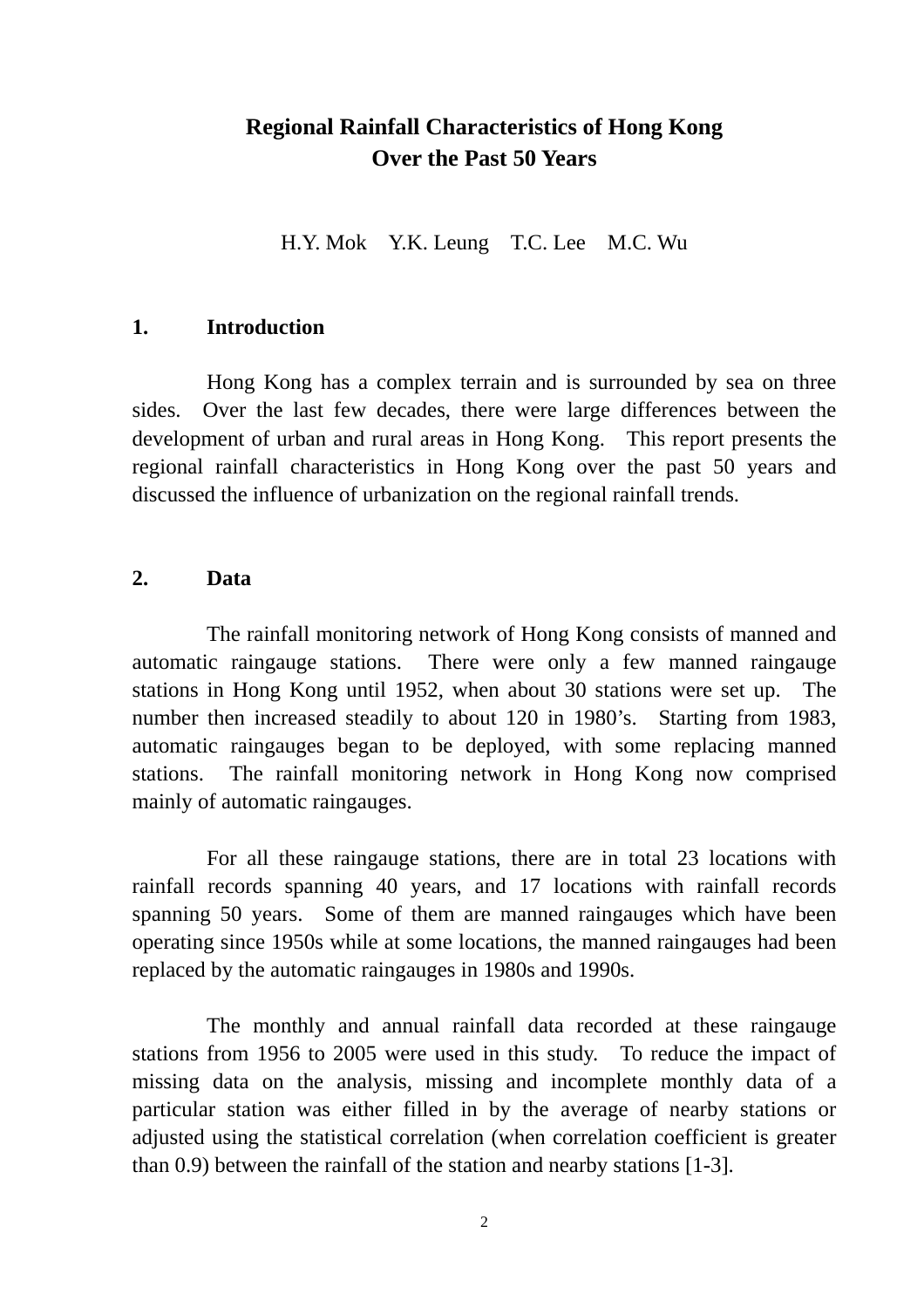#### **3. Methodology**

#### 3.1 Grouping of rainfall stations

 Amongst the 23 stations mentioned in Section 2, 15 of them with longer data period, more complete data and suitable spatial distribution were used to analyze the regional rainfall characteristics. These stations were stratified into five groups. Each group has 3 stations and represents a region in Hong Kong, namely:

- (i) Urban;
- (ii) High Ground;
- (iii) New Territories East;
- (iv) New Territories West; and
- (v) Offshore

Details of grouping and locations of these 15 stations were summarized in Table 1 and Figure 1 respectively.

#### 3.2 Trend analysis

 Rainfall trend analysis was made using linear regression and t-test [4-5]. Linear regression lines were fitted to the parameters by least squares. The long-term trend was then taken as the slope of the fitted straight line. Two tailed t-test was applied to test the statistical significance of the trends at 5% significance level. The test statistics  $t$  used for statistical testing is:

$$
t = r \sqrt{\frac{n-2}{1-r^2}}
$$

where  $r$  is the correlation coefficient and follows a t-distribution with  $n-2$ degrees of freedom.

#### 3.3 Spectral analysis

 The Multitaper Method (MTM) is used to carry out a spectral analysis of the annual rainfall trend for each of the five regions. Compared with Fourier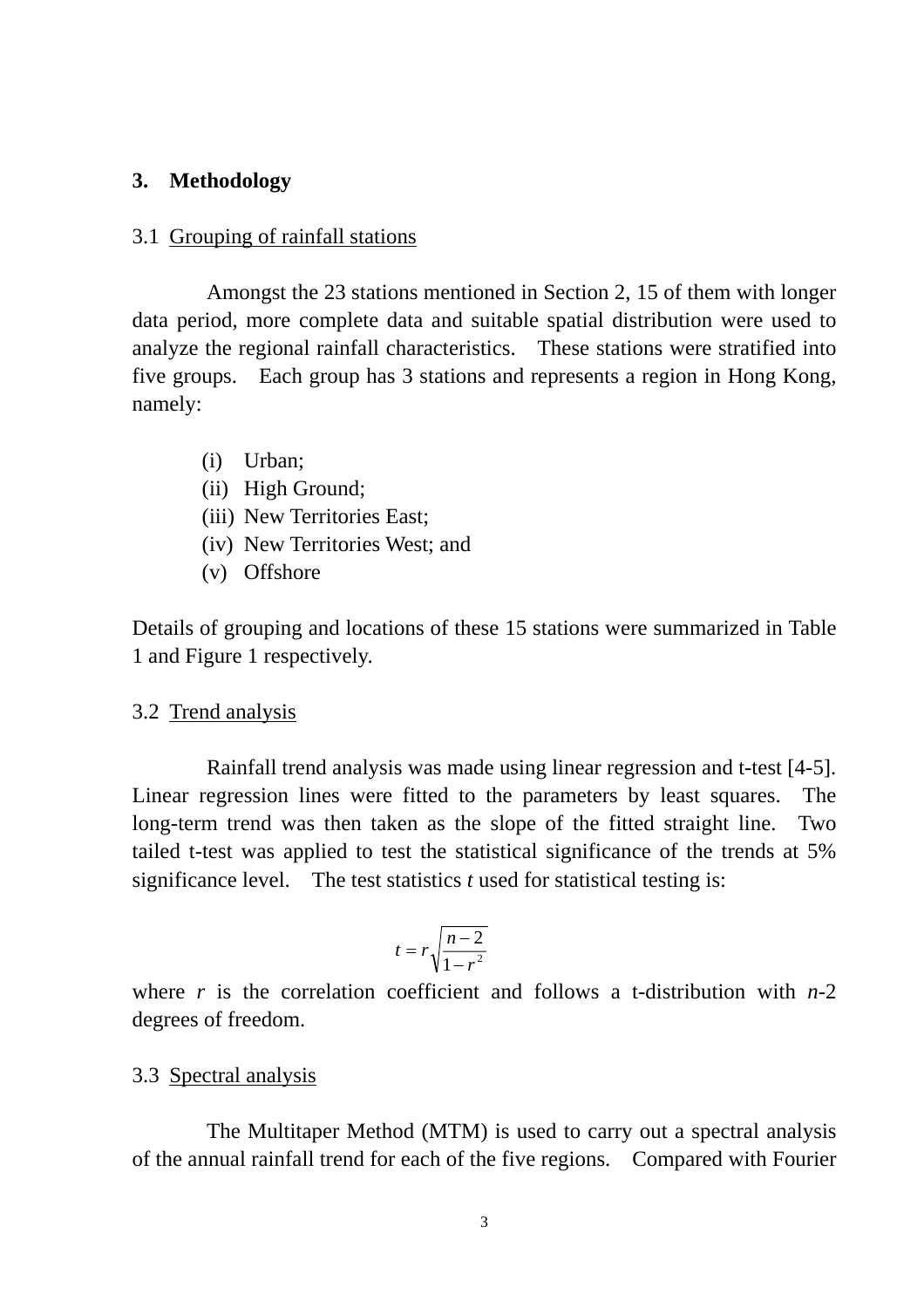and other traditional methods of spectral analysis, the spectral estimates given by MTM have lower variance and higher resolution [6]. The spectral peaks obtained by MTM are tested for statistical significance against the white-noise spectrum.

#### **4. Results and discussion**

#### 4.1 Trends

 The long-term trend of the annual rainfall in each of the five regions of Hong Kong over the latest 50 years (1956 - 2005) is listed in Table 2. It can be seen that the annual rainfall over all the five regions was all on a rising trend, ranging from 34 mm per decade in the New Territories East to 103 mm per decade in the Urban area. On average, the rainfall of all the five regions rose at a rate of 65 mm per decade, comparable with  $20 - 60$  mm per decade for South China [7]. None of the rising trends in all five regions is statistically significant at 5% level. This may be due to the large year to year rainfall variation.

 As seen from Table 2, the rate of rainfall increase was higher in urban areas and lower in the New Territories and offshore islands. The difference in annual rainfall between the Urban and Offshore (the latter representing an undisturbed region) was increasing at 63 mm per decade, statistically significant at 5% level (Figure 2), whereas the difference in annual rainfall between each of the other regions (New Territories East, New Territories West and High Ground) and Offshore was lower and not statistically significant at the 5% level (Table 3). The regional variation was possibly due to the effect of urbanization which will be discussed in Section 4.3.

#### 4.2 Variability

 Figure 3 shows the result of spectral analysis by MTM on the average rainfall of all the five regions. A prominent peak at about 4 years exceeding the 95% confidence limit of white noise spectrum is observed. A prominent peak at about 4 years can also be found for each of the five regions of Urban, New Territories East, New Territories West, Offshore and High Ground. This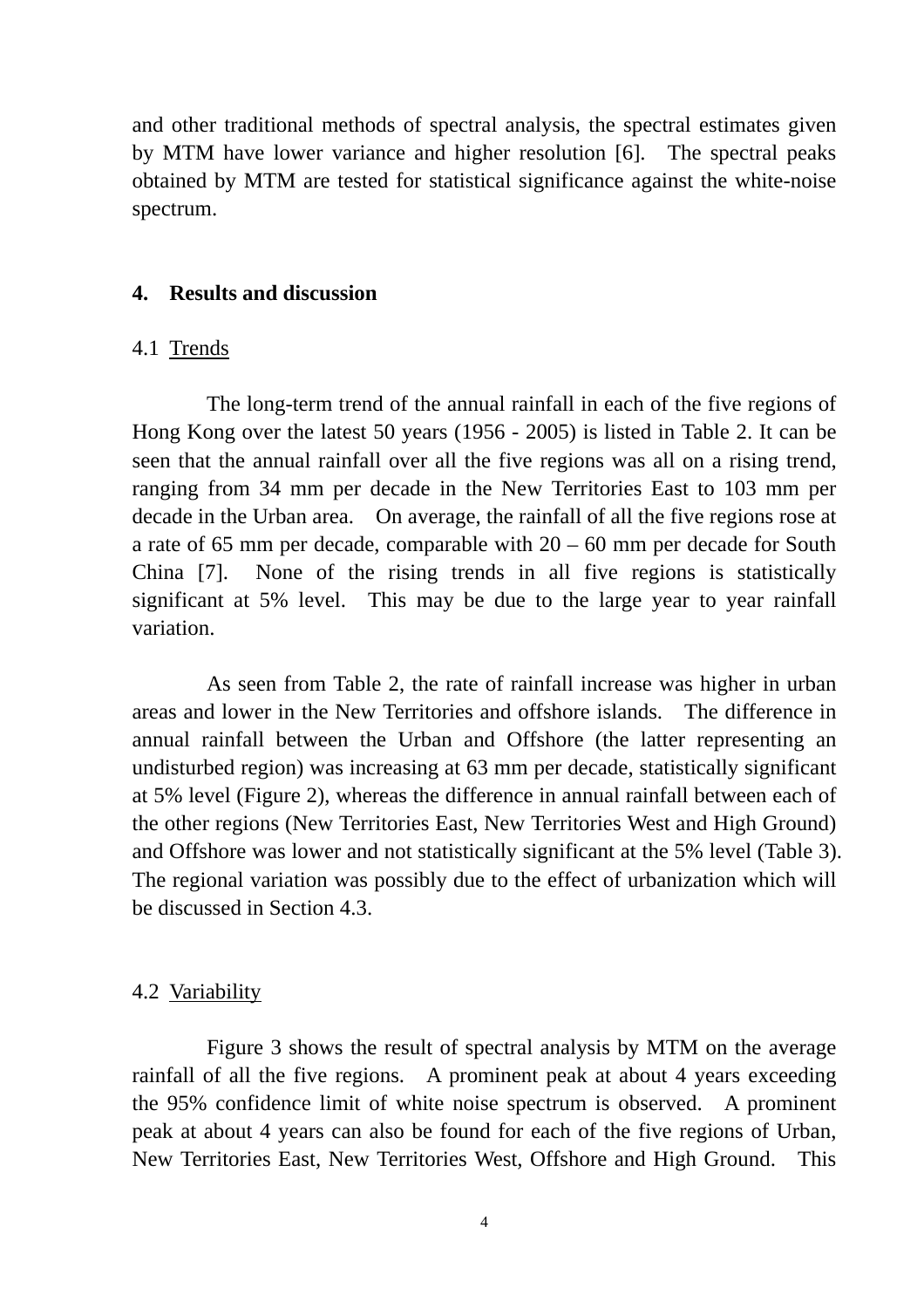4-year period coincided with the period of El Niño Southern Oscillation (ENSO). For each El Niño onset year and the year immediately following the El Niño onset year, the average annual rainfall for all five regions is found to be generally higher than the 1961-1990 normal of 2214 mm (Figure 4), consistent with the findings by Chang and Yeung in 2003 [8].

#### 4.3 Effect of urban development

The rapid urban development in Hong Kong in the past few decades might have brought about the rising rainfall trends discussed in Section 4.1. A number of recent studies has suggested that the "urban heat island" effect can induce more precipitation in the urban areas. This phenomenon is also referred as "urban rain island" effect in some literatures [9-13].

 Urban development and deforestation replace natural land surfaces by buildings and artificial surfaces in a city. Since such surfaces are more capable of storing heat, an urban heat island may develop and cause the city to become warmer than its surroundings. In Hong Kong, the urban heat island effect was observed [15-16], which might have increased cloudiness and precipitation as thermal circulation was created in the surrounding region [13]. Heavy rain associated with pressure troughs or unstable southwest monsoon flow might also have been enhanced. Such an effect has been reported in other major cities in China like Shanghai, Beijing, etc [9]. Increased roughness over a city can also augment precipitation [11]. A recent case study in Shanghai showed that rain-producing systems such as stationary fronts often lingered longer over the urban area and enhanced the rain there compared with the rural area [13]. Moreover, the increase in the concentration of suspended particulates due to urban activities and hence condensation nuclei, might have helped the formation and development of rain-bearing clouds [16].

#### **5. Conclusion**

 The regional rainfall characteristics in Hong Kong were studied using the rainfall data collected by the Hong Kong Observatory's rainfall monitoring network from 1956 to 2005. In these 50 years, the rainfall over different regions in Hong Kong showed a rising trend ranging from 34 mm to 103 mm per decade. The rising rate was the largest over urban areas. The urban heat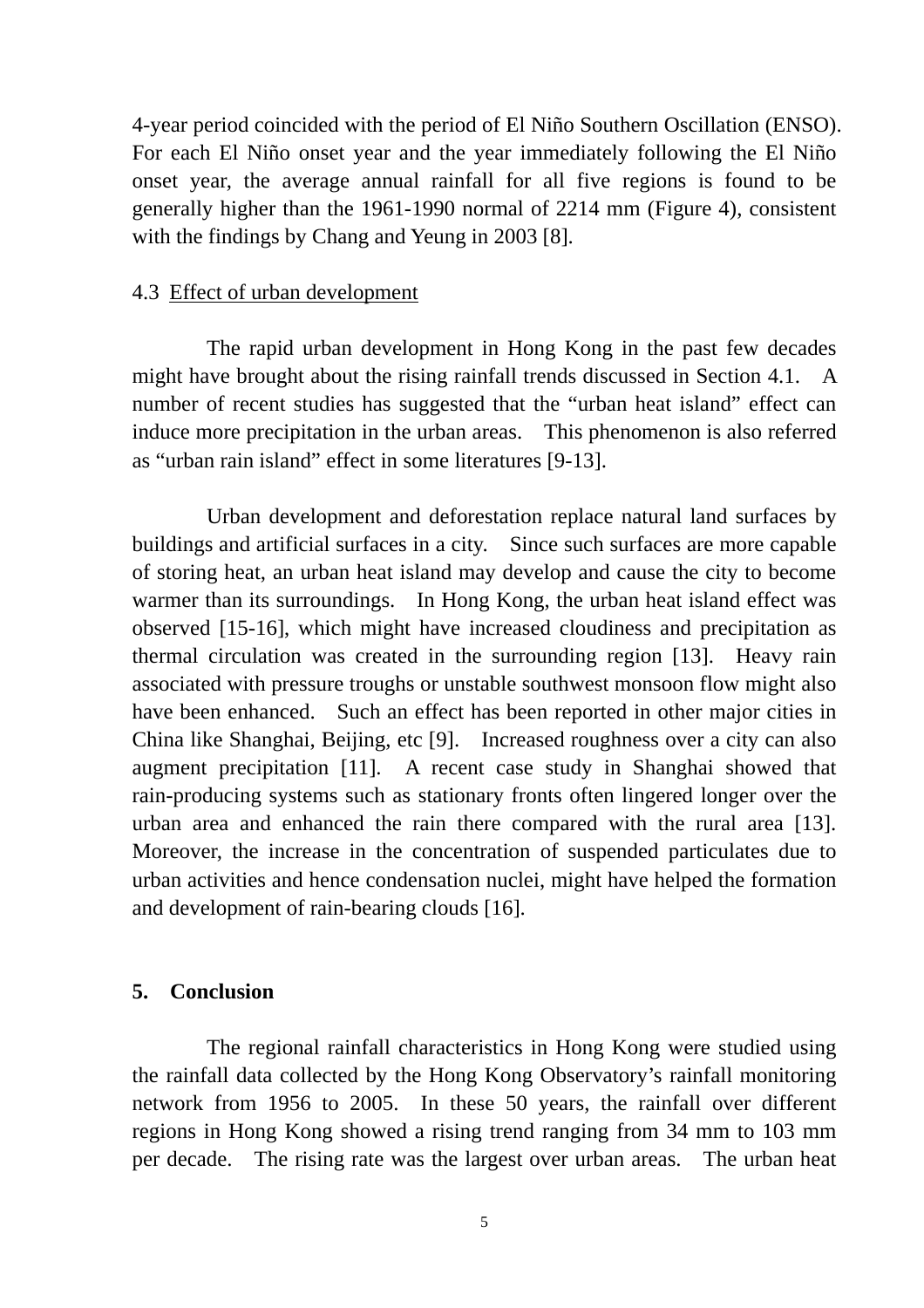island effect associated with the rapid urban development in the last few decades in Hong Kong is one of the possible causes accounting for the rising rainfall trend and its regional variation.

 Spectral analysis also reveals that the rainfall in different regions of Hong Kong all exhibited a periodic cycle of about 4 years, tying in with the period of El-Niño Southern Oscillation.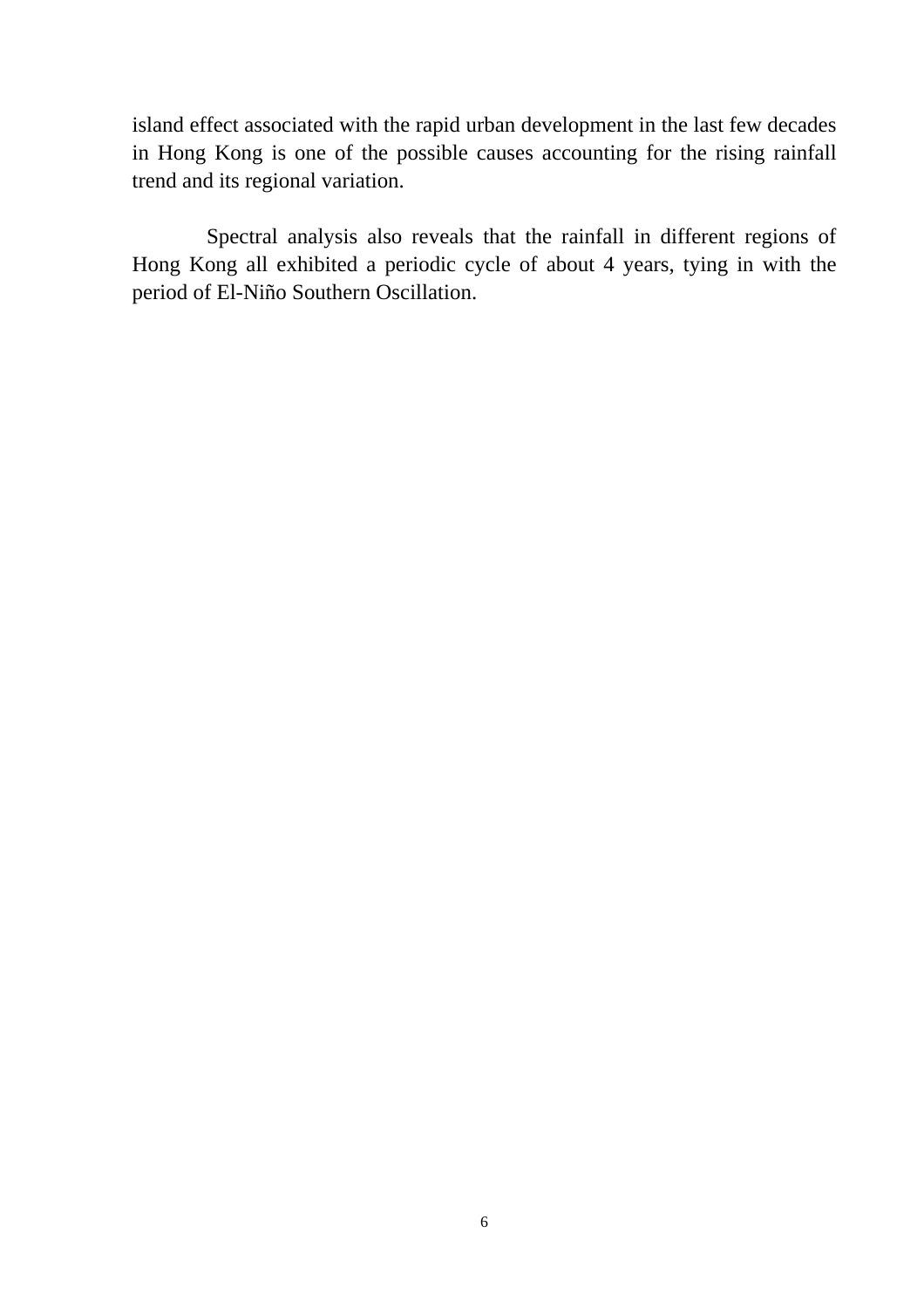#### **References**

1. Wiesner C.J., 1970, "*Hydrometeorology*", Chapman and Hall Ltd, London.

2. Kwan, W.K. and B.Y. Lee, 1984, 30-year Mean Rainfall in Hong Kong 1953-1982, *Hong Kong Observatory Technical Note* No. **70**.

3. Ng, M.C. and K. P. Wong, 1996, 30-year Mean Rainfall in Hong Kong 1961-1990, *Hong Kong Observatory Technical Note* No. **88**

4. Easterling, D.R., B. Horton, P.D. Jones, T.C. Peterson, T.R. Karl, D.E. Parker, M.J. Salinger, V. Razuvayev, N. Plummer, P. Jamason, C.K. Folland, 1997, "Maximum and Minimum Temperature Trends for the Globe", *Science*, **277**, 364-367.

5 Karl, T.R., P.D. Jones, R.W. Knight, G. Kukla, N. Plummer, V. Razuvayer, K.P. Gallo, J. Lindseay, R.J. Charlson and T.C. Peterson, 1993, "A New Perspective on recent Global Warming: Asymmetric Trends of Daily Maximum and Minimum Temperature", *Bull. Am. Meteorol. Soc*., **74**, 1007-1023.

6 Ghil, M., M.R. Allen, M.D. Dettinger, K. Ide, D. Kondrashov, M.E. Mann, A.W. Robertson, A. Saunders, Y. Tian, F. Varadi and P. Yiou, 2002, "Advanced spectrum methods for climatic time series", *Rev. Geophys*., **40**, 1-1-1-41.

7. Qin, D., Y. Ding, J. Zhang, Y. Xu and Y. Song, 2003, "*Evolution of Climate System and its Forecast*", Meteorological Press, Beijing, 137pp (In Chinese).

8. Chang, W.L. and K.H. Yeung, 2003, "Seasonal Forecasting for Hong Kong – A Pilot Study", *Hong Kong Observatory Technical Note* No. **104**.

9. 秦大河主編,李愛貞 劉厚鳳 張桂芹編著,2003, "氣候系統變化與 人類活動",氣象出版社,北京。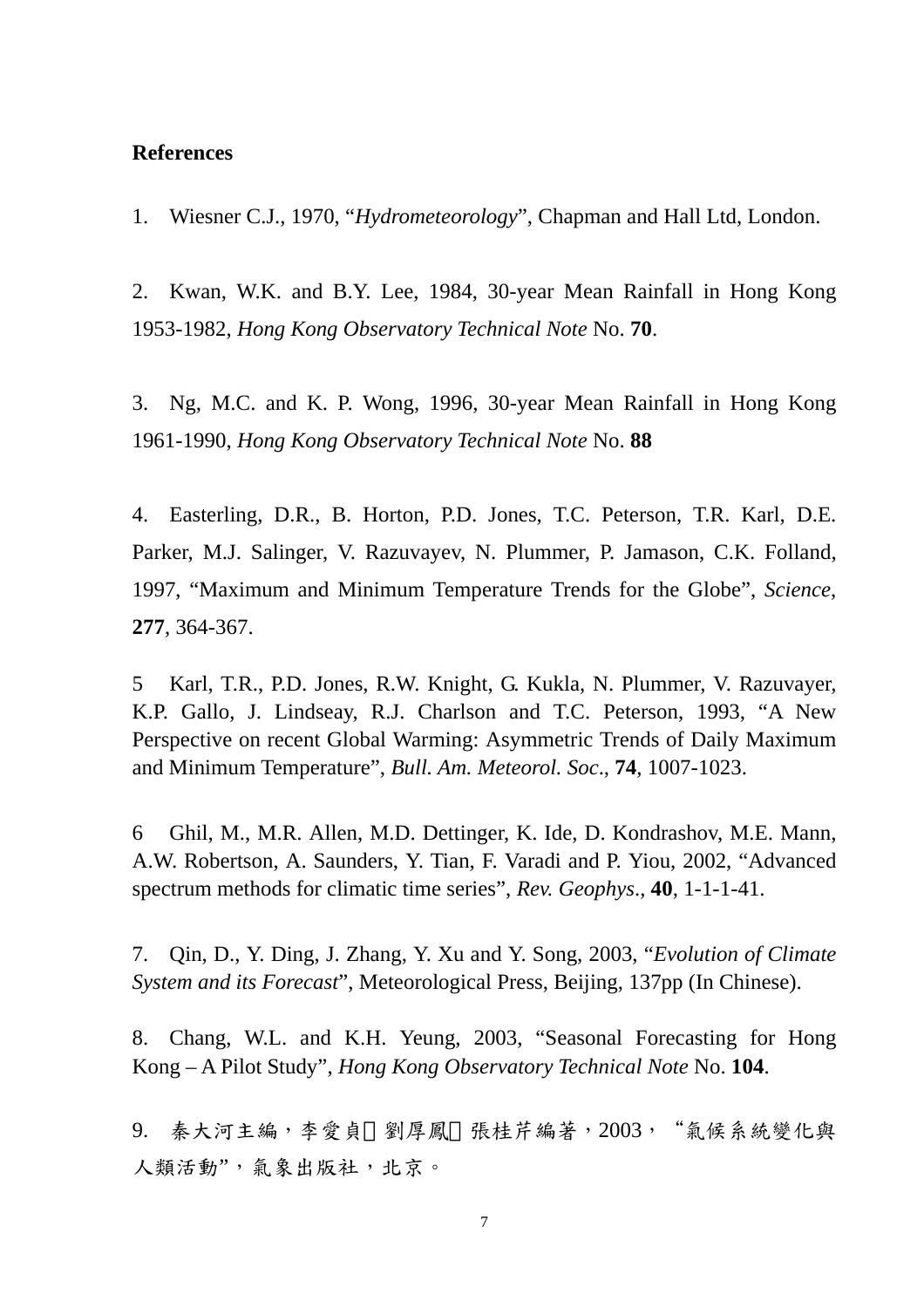10. 黃增明 梁建茵 吳艷標 萬齊林編著,1994, "廣州城市氣候",氣 象出版社,北京。

11. Shepherd J.M., H. Pierce, A.J. Negri, 2002, "Rainfall Modification by Major Urban Areas: Observations from Spaceborne Rain Radar on the TRMM Satellite", *J. Appl. Meteor.*, **41**: 689-701.

12. Dixon, P.G. and T.L. Mote, 2003, "Patterns and Causes of Atlanta's Urban Heat Island – Initiated Precipitation", *J. Appl. Meteor.*, **42**: 1273-1284.

13. Chow S.D., 1986, "Some aspects of the urban climate of Shanghai", Proceedings of the technical conference organized by the World Meteorological Organization and co-sponsored by the World Health Organization, Mexico D.F., 26-30 November 1984, 87-109.

14. Sun, H.W. and N.C. Evans, 2002, "Comparative Risk Indicators & Possible Climate Change Trends in Hong Kong and Implications for the Slope Safety System", *Geotechnical Engineering Office Report No. 128*.

15. Stanhill G. and J.D. Kalma, 1995, "Solar dimming and urban heating at Hong Kong", *Int. J. Climatol.*, **15**, 933-941.

16. Leung Y.K., K.H. Yeung, E.W.L. Ginn and W.M. Leung, 2004, "Climate Change in Hong Kong", *Hong Kong Observatory Technical Note No. 107*.

17. Li, X., and P. Zhai, 2000: On indices and indicators of ENSO episodes. *ACTA Meteoro. SINICA*, **58**, 102-109 (In Chinese with English Abstract)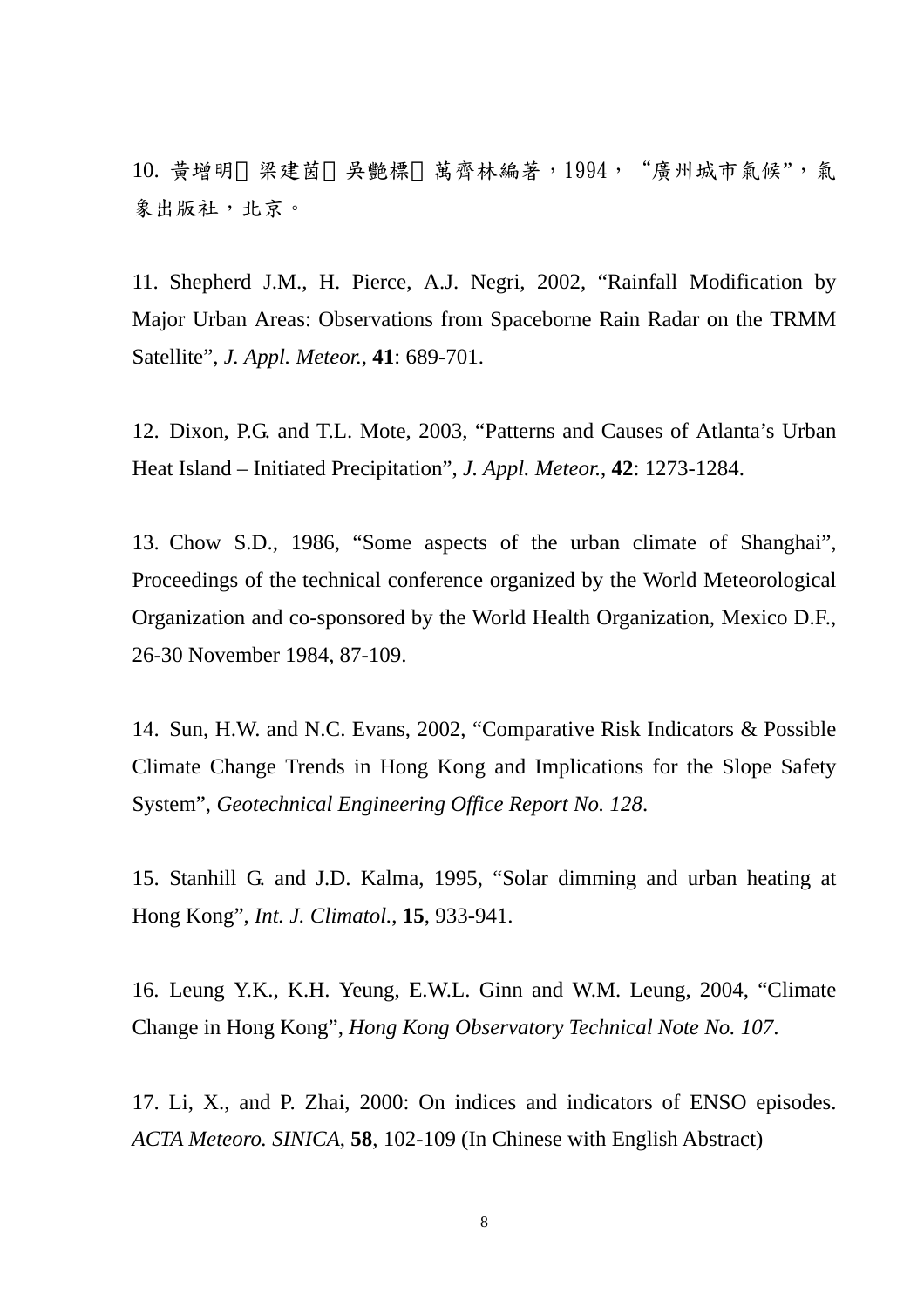| Region                                   | <b>Station Name</b>             | <b>Station</b><br>Number | <b>Station</b><br>Attitude <sup>®</sup><br>(m) | Data Period     |
|------------------------------------------|---------------------------------|--------------------------|------------------------------------------------|-----------------|
| Urban                                    | Hong Kong Observatory           | $\mathbf{1}$             | 30                                             | 1884-2005       |
|                                          | Tai Tam Tuk Reservoir           | 7                        | 55                                             | 1947-2005       |
|                                          | <b>Happy Valley Race Course</b> | 24                       | 35                                             | 1953-2005       |
| High<br>Ground                           | <b>Chuen Lung Country Park</b>  | 52                       | 330                                            | 1954-2005       |
|                                          | Tai Po Kau Country Parks        | 75                       | 130                                            | 1958-2005       |
|                                          | Tate's Cairn                    | 77                       | 575                                            | 1959-2005       |
| <b>New</b><br><b>Territories</b><br>East | Sha Tau Kok                     | 26                       | 35                                             | $1950 - 2005$   |
|                                          | Sam Yuk Middle School           | 27                       | 105                                            | $1953 - 2005^2$ |
|                                          | Sai Kung Farm                   | 82                       | 45                                             | $1961 - 2005$   |
| <b>New</b><br><b>Territories</b><br>West | <b>Castle Peak Farm</b>         | 31                       | 10                                             | 1953-2005       |
|                                          | Tai Lung Farm                   | 58                       | 35                                             | 1955-2005       |
|                                          | Au Tau Pond Fish Farm           | 65                       | 5                                              | 1961-2005       |
| Offshore                                 | Waglan                          | 3                        | 50                                             | $1947 - 2005^3$ |
|                                          | Cheung Chau                     | 34                       | 34                                             | $1953 - 2005^3$ |
|                                          | <b>Shek Pik Reservoir</b>       | 68                       | 35                                             | 1958-2005       |

# Table 1. Raingauge Station and Grouping Information

*<sup>1</sup>*Automatic raingauge data from 1984-2005

*2* Automatic raingauge data from 1985-2005

*3* Automatic raingauge data from 1992-2005

\* above mean sea level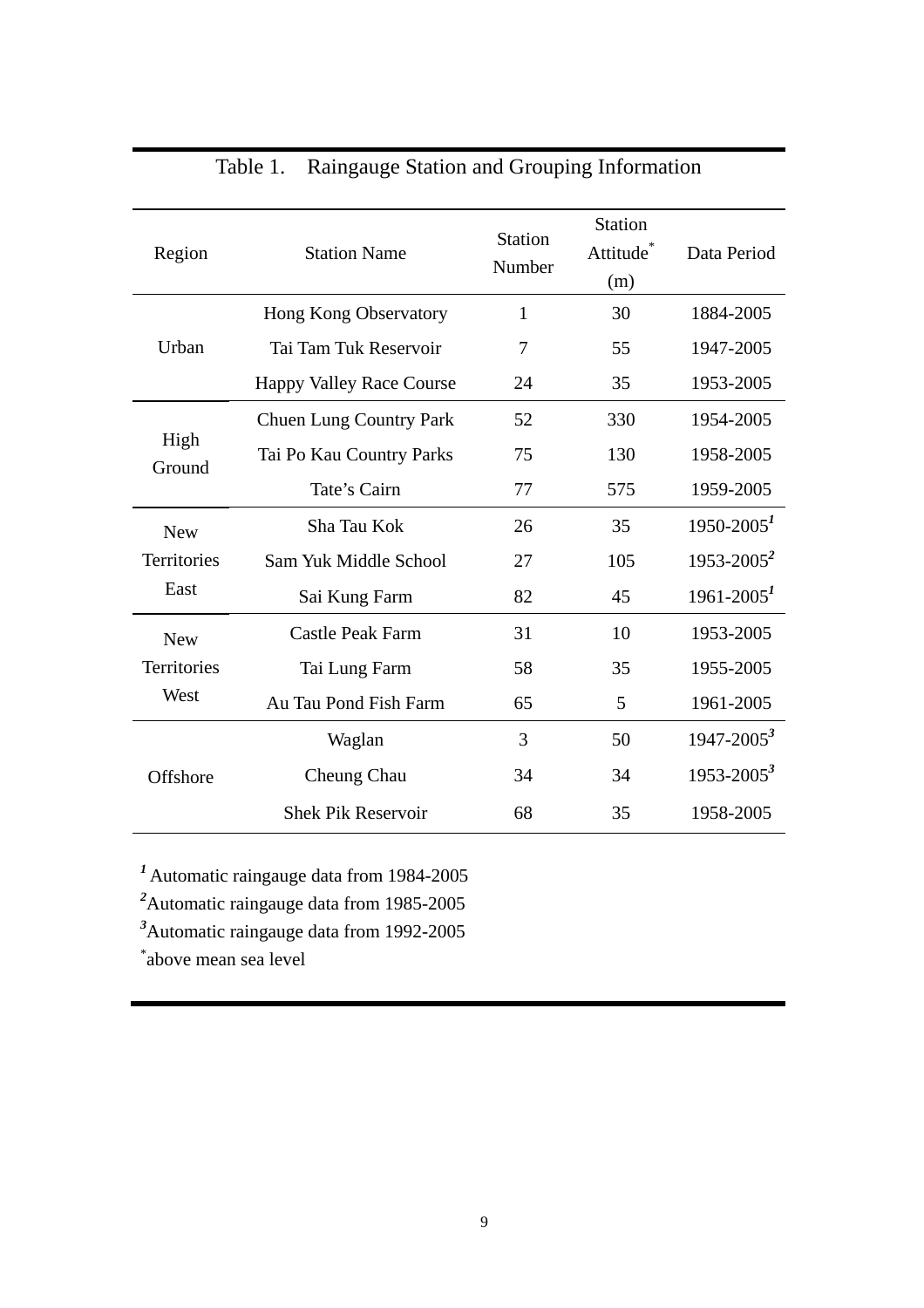Table 2. Trend analysis of annual rainfall in the five regions of Hong Kong in the period between 1956 and 2005. Trends are in mm per decade. All trends are not statistically significant at the 5 % level.

| Urban  | High   | New Territories |       | Offshore | Average of  |
|--------|--------|-----------------|-------|----------|-------------|
|        | Ground | East            | West  |          | all regions |
| $+103$ | $+76$  | +34             | $+57$ | $-40$    | $+65$       |

Table 3. Trend analysis of the difference in annual rainfall between various regions and Offshore region. Trends are in mm per decade. Statistically significant trend (at 5% level) is shaded.

| Urban | High   | New Territories |       | Average of  |
|-------|--------|-----------------|-------|-------------|
|       | Ground | East            | West  | all regions |
| $+63$ | +37    | $-$             | $+17$ |             |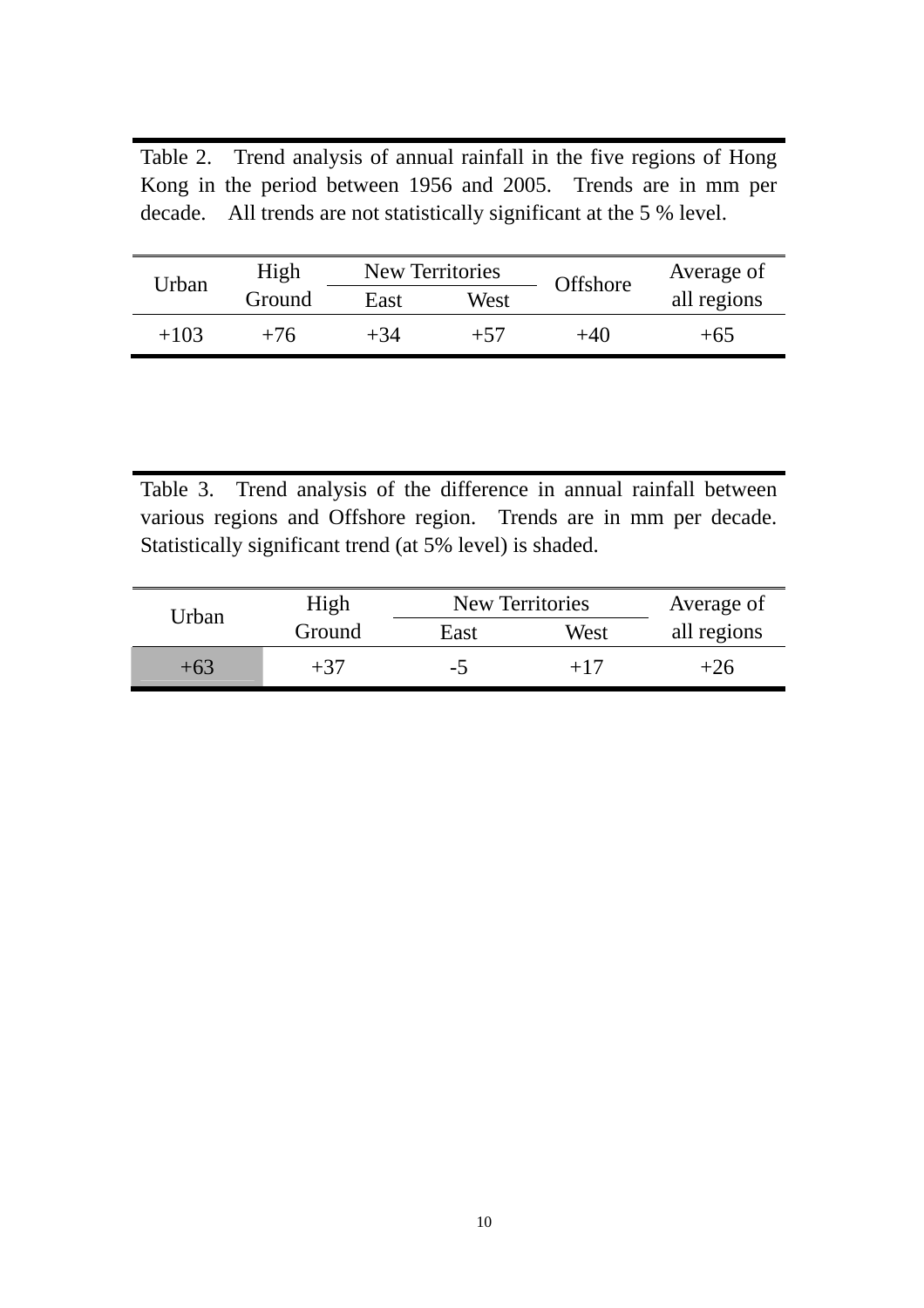

Figure 1. Locations of raingauge stations of the five regions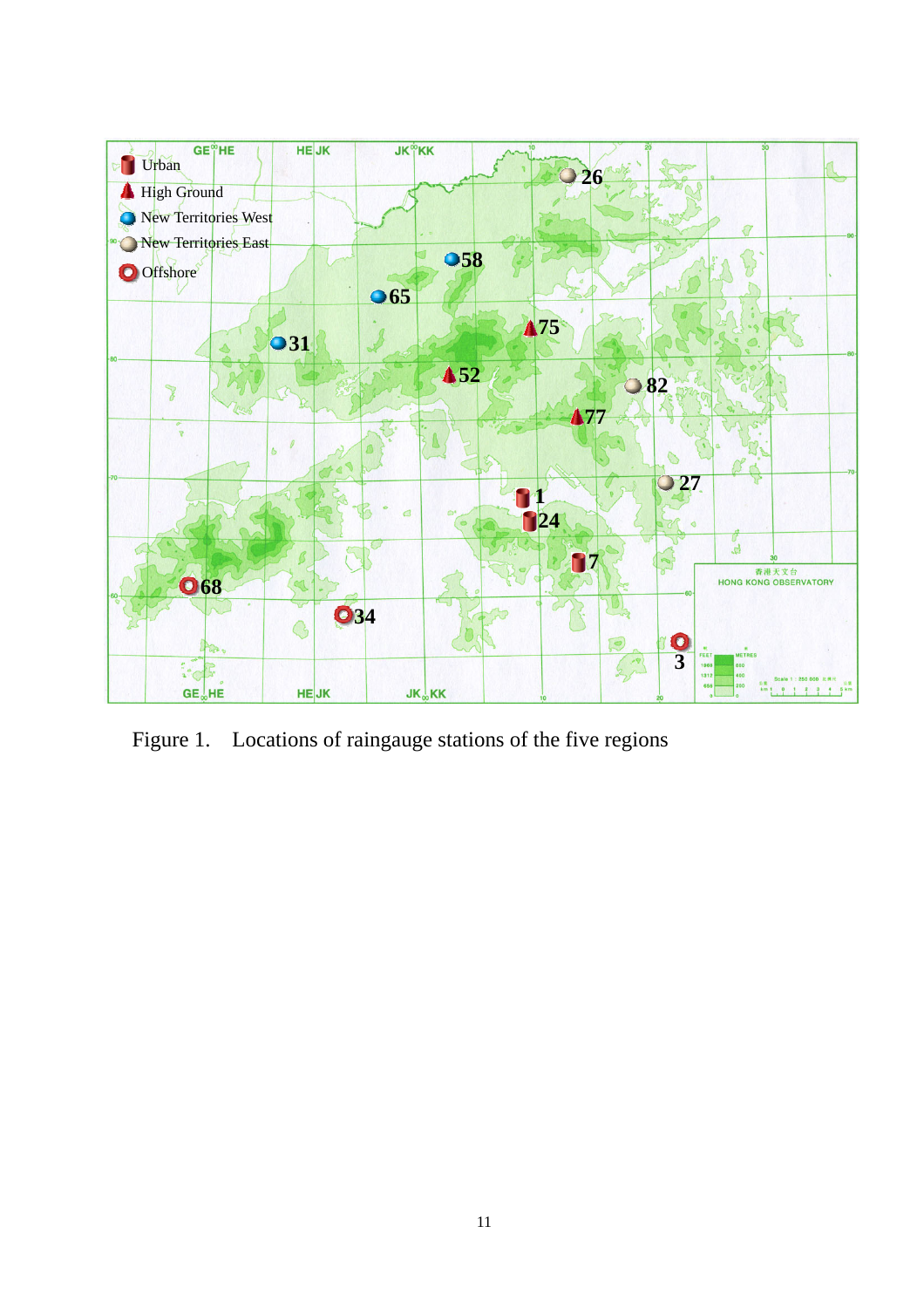

Figure 2. Time series showing the annual rainfall difference between the Urban region and Offshore region (Urban minus Offshore). The solid line indicates the linear trend over the period between 1956 and 2005.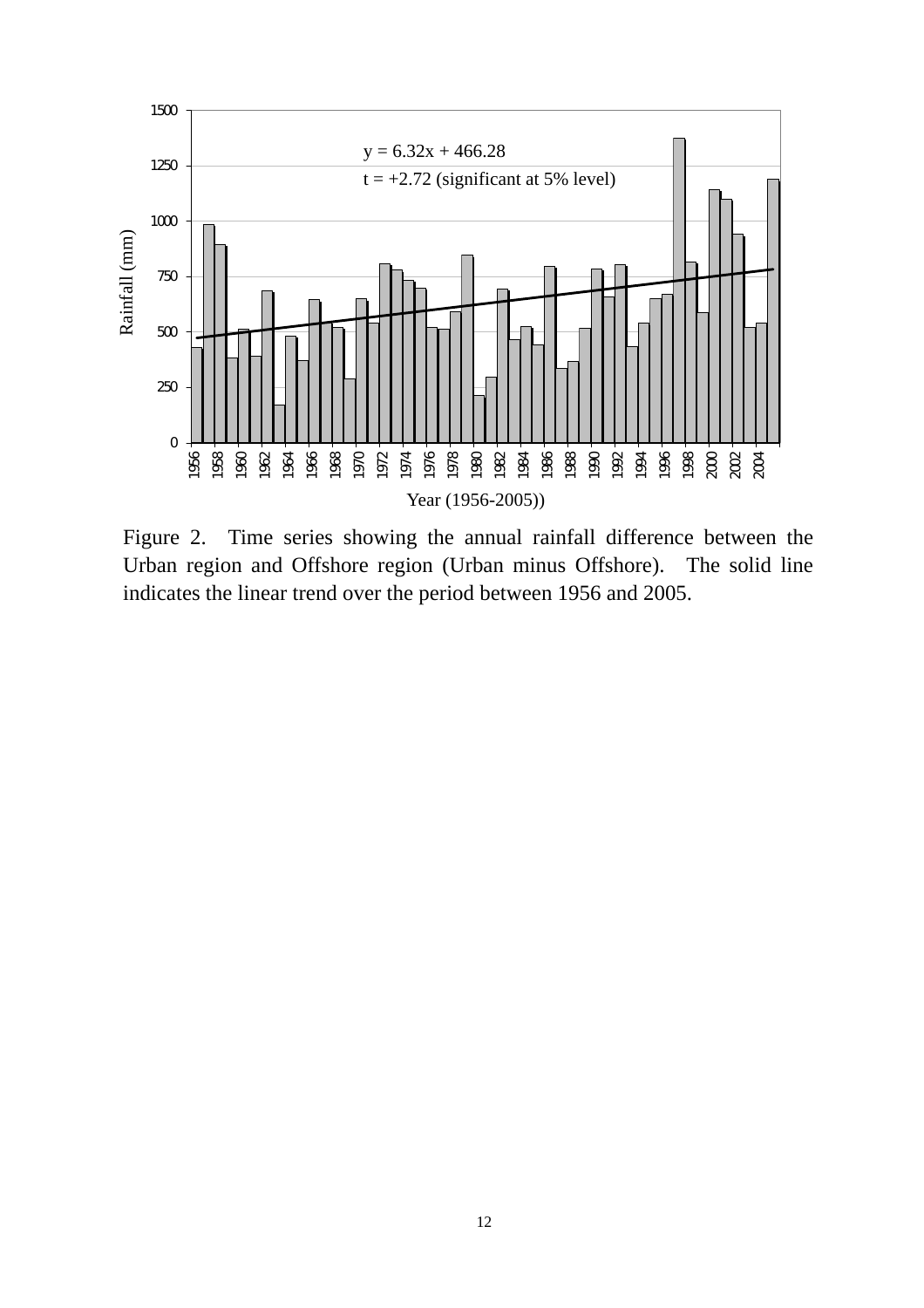

Figure 3. MTM spectrum of the average annual rainfall of all regions. The 90%, 95% and 99% confidence levels with respect to the white noise spectrum are shown by the dashed lines.